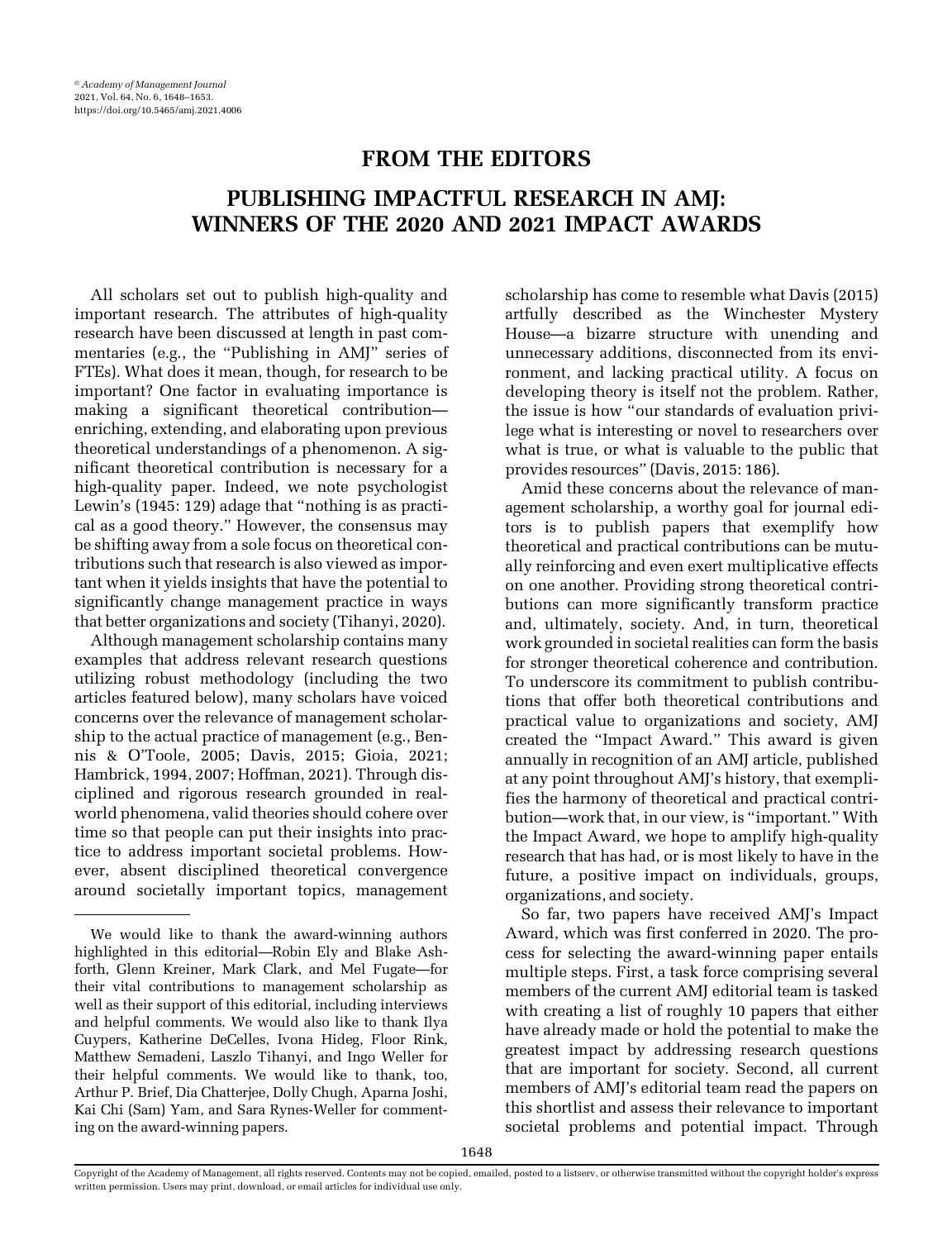voting, the team further reduces the number of papers under consideration to a set of three finalists. Third, the three finalist papers are distributed to AMJ's full editorial review board. Editorial review board members are asked to read each paper and evaluate its merits. Based on the vote of the full board, AMJ selects one paper to receive the Impact Award.

This editorial offers guidance to authors who aspire to significantly impact organizations and society through their research. To derive this guidance, we sought insights from the authors of the papers that so far have received the Impact Award. [Ash](#page-5-0)[forth, Kreiner, Clark, and Fugate \(2007\)](#page-5-0) received the award in 2020 and [Ely \(1995](#page-5-0)) in 2021. Below, we share what we learned about the research process behind each paper. We then integrate the two awardwinning papers to identify lessons authors can apply in their own scholarship.

#### AMJ IMPACT AWARD-WINNING PAPERS

## 2020 Impact Award Winner: Blake E. Ashforth, Glenn E. Kreiner, Mark A. Clark, and Mel Fugate's "Normalizing Dirty Work: Managerial Tactics for Countering Occupational Taint"

In the summer before college, Blake Ashforth had a series of jobs in which the pay was low and he literally got dirty. For example, he once held a surveying job that involved standing in murky water for hours and, due to a lack of appropriate boots, led to leeches temporarily attaching to his legs. When [Ashforth](#page-5-0) [et al. \(2007:](#page-5-0) 149) wrote their article (and some would say even today), the management literature had tended to overlook "dirty work" or "occupations that are viewed by society as physically, socially, or morally tainted." Such an oversight is important to address because the literature might not speak to how employees and managers within such work navigate the stigma associated with their roles. Apart from their own experience with dirty work, Ashforth and his colleagues noted there were ethnographies written on how employees within many dirty work occupations have pride in their occupations and view themselves as heroic. "How could this be so, given the taint in their professions?," the authors wondered, and thus set out to uncover how people manage the taint associated with dirty work. They focused on "normalization" as a way to negotiate taint, which they defined as a "process by which the taint of dirty work is actively countered or at least rendered less salient, thereby enabling dirty workers

to perform their tasks without (or with less of) the burden of stigma" ([Ashforth et al., 2007](#page-5-0): 150).

Traditionally, qualitative work leads to theory building. But, this article illustrates that not all qualitative research must follow this trajectory. In this stream of research on dirty work, [Ashforth and](#page-5-0) [Kreiner \(1999](#page-5-0)) published an initial theoretical article that provided a clear conceptualization of dirty work as a concept and explained how dirty workers construct positive identities. In their award-winning paper, published years later, Ashforth and colleagues (2007) used qualitative methods to derive insights specifically into the role that managers play in normalizing dirty work. Based on their initial theoretical work, the authors classified dirty work into physically tainted work, associated with death, garbage, noxious or dangerous conditions (e.g., janitor, mortician, firefighter); socially tainted work as contact with people or groups who are stigmatized or have a "servile relationship to others" (e.g., welfare aid, correctional officer, chauffeur); and morally tainted work as jobs with dubious virtue or deceptive or confrontational practices (e.g., exotic dancer, psychic, bouncer, collection agent). Building on these conceptualizations, the authors qualitatively examined the tactics managers use to normalize dirty work by interviewing managers from a wide variety of relevant occupations—building trust by emphasizing that they were there to help understand and tell participants' stories. Their findings illustrated that managers perceived enhanced role complexity in that they faced traditional challenges associated with being a manager (e.g., hiring, performance assessment) and used various behavioral and cognitive tactics to normalize the taint of their occupations.

In writing this editorial, we reached out to content experts who cited this work to uncover perceptions about its contribution and practical impact. The associate editor on the manuscript, Sara Rynes-Weller, remarked that it was intriguing due to its focus on dirty work. Dia Chatterjee also noted that the framework provided in the article was useful to apply and understand the taint associated with specific occupations such as policing. Kai Chi (Sam) Yam pointed out that the individuals within dirty work occupations "are not your typical MBA or even BBA students, and it's easy for academics to forget about them. They are out of sight, out of mind. This paper and [the authors'] 1999 AMR help us think of this vulnerable population and ways to understand them" (personal communication, October 12, 2021). This work also illustrates how an occupation or job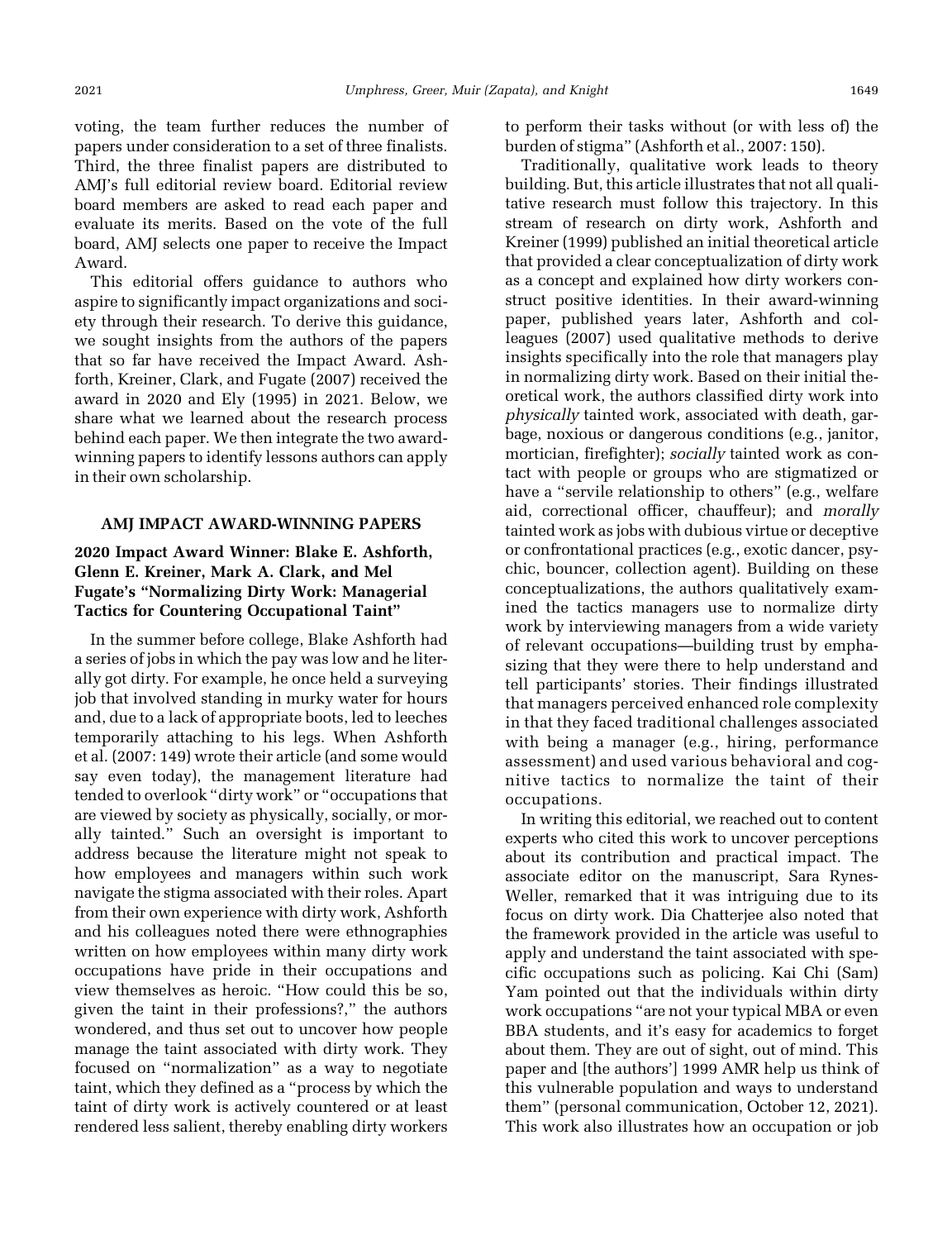can be stigmatized and that the findings within the diversity, equity, and inclusion literature might extend beyond demographic groups to occupations. The challenges of stigmatization associated with dirty work—and, concomitantly, the diversity, equity, and inclusion challenges—might be particularly important to investigate for morally tainted occupations, as morally tainted work was viewed as dirtier than physically and socially tainted work. As the authors noted: "Physically and socially tainted work may be seen as more necessary than evil, whereas morally tainted work may be seen as more evil—and therefore dirtier—than necessary" [\(Ash](#page-5-0)[forth et al., 2007](#page-5-0): 153).

The committee that picked this paper to receive the Impact Award in 2020 echoed these sentiments. The committee selected this article because it highlights the difficulties of a workforce often ignored by both society and management researchers. Ashforth and colleagues (2007) brought the voices, struggles, and work experiences of stigmatized workers into the forefront of management research through a beautifully crafted, impactful piece.

## 2021 Impact Award Winner: Robin J. Ely's "The Power in Demography: Women's Social Constructions of Gender Identity at Work"

Robin Ely'[s \(1995\)](#page-5-0) article on women's social constructions of gender identity at work exemplifies work that has made tremendous contributions to both management research and practice. Ely's dissertation, of which this paper was part (see also [Ely,](#page-5-0) [1994](#page-5-0)), aimed to understand how organizational contexts and the degree to which women hold positions of power shape women's sense of what it means to be a woman (i.e., their gender identity). And to further understand how gender identity, in turn, influences the nature of competition and support in relationships among junior professional women. Her motivation for this work came from her own professional experiences prior to and during graduate school, where she observed tremendous variability in how women at work treated one another, from treatment consistent with the gender stereotype of women being highly competitive with one another to the opposite—women being incredibly supportive of one another. Inspired by Kanter'[s \(1977](#page-5-0)) influential work on how organizational demography affects gender dynamics in the workplace, Ely embarked on a dissertation to understand the impact of women's proportional representation in an organization's upper echelons, which she saw as an indicator of women's power, on the emotional lives of women at work. A key guiding proposition for her was that women's power—not ostensible traits associated with being a woman—would socially construct the meaning of gender in the workplace, which in turn would affect how women relate to one another. Upon advice from a faculty member in her first job, she split her dissertation into two key pieces. In the first, [Ely \(1994\)](#page-5-0) examined women's relationships at work, while her award-winning article in AMJ unpacked the mechanism by probing the role of power in socially constructing the meaning of gender at work ([Ely, 1995\)](#page-5-0).

In reflecting on this work, Ely noted that a guiding light for her research then and now has been focusing on what she is passionate about in the real world—of finding questions to enlighten the world about where she thought the world was wrong. A particular pet peeve is the stickiness of gender stereotypes and the widespread belief in fundamental trait differences between women and men. In this particular line of work, she wanted to challenge the assumption that women struggle to get along with other women by depersonalizing this notion and showing how organizational context can make or break the quality of relationships between women at work through altering their gender identity. At the same time, this study challenged the assumption that gender identity is fixed, commensurate with assigned sex at birth, by showing how it is associated with the degree to which women hold positions of organizational power. She then discussed the joy of the iterative puzzling process of bringing her qualitative findings into a meaningful dialogue with the theoretical and empirical literatures. She noted that this would not have been possible without the support of many others, especially her research group, which included Herminia Ibarra, Maureen Scully, and several other Bostonarea assistant professors, who helped her think through each iteration of the paper every step of the way, as well as Jane Dutton, who showed her how to navigate the revision process. Ely underscored the value of having many groups of collaborators and thought partners, with different groups serving different functions, because impactful research requires input from different people in different contexts.

When asked if she knew this work would be impactful, Ely said the award truly surprised her and noted the irony of having been given the advice in graduate school to not take up this topic for her dissertation. Gender was not seen as a viable topic for getting a job in academia and certainly not for getting tenure; gender identity was of little interest to the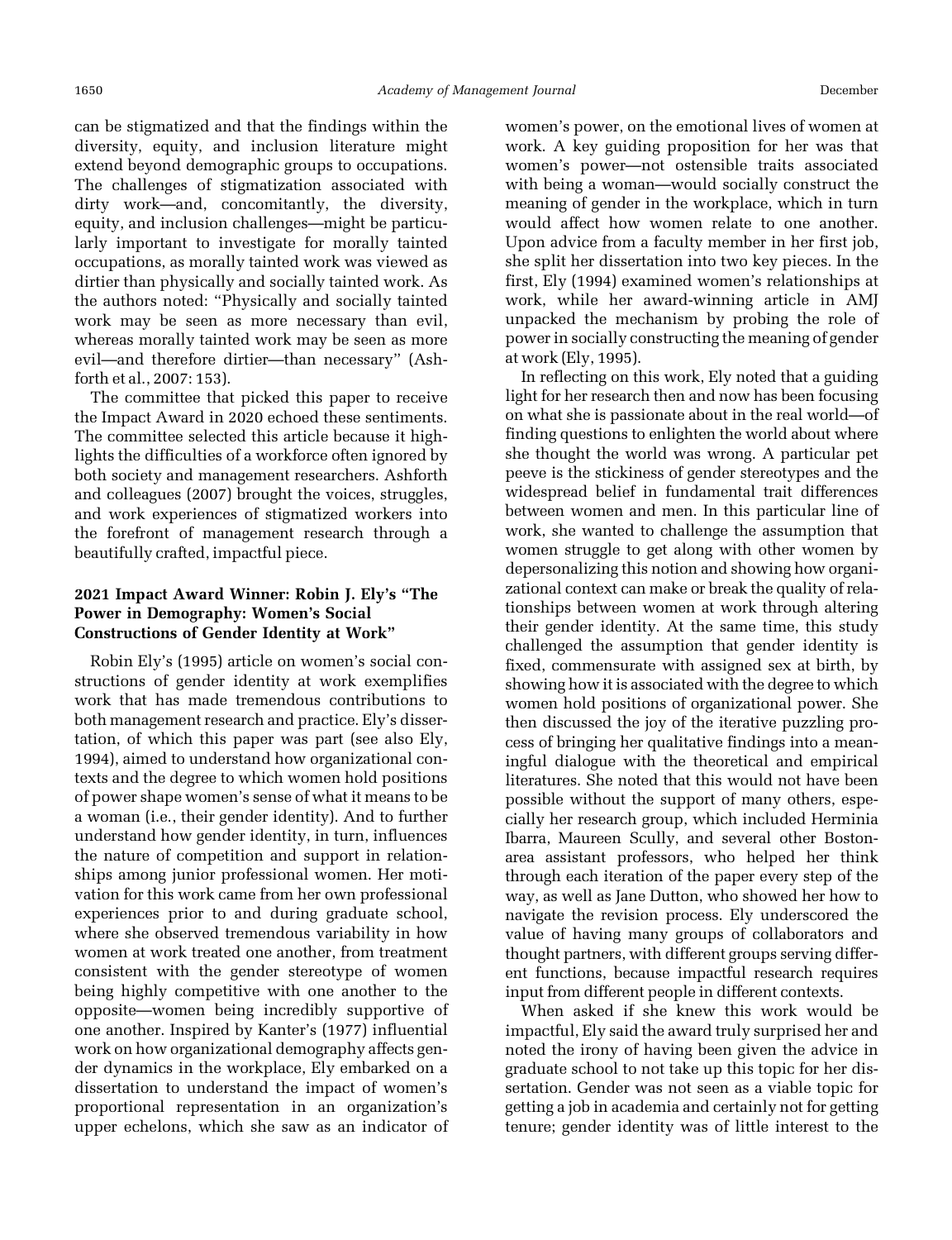mainstream, and relationships among women were even less so. Although a part of her job talk, she did not take this paper on the academic circuit for conferences or talks. Post-publication, she, however, regularly described the findings to executive and other practitioner audiences, especially audiences of professional women. In addition to the challenge of pursuing this topic, she also noted a lack of mentorship, professional training on how to publish at the time, and even access to resources. The sample size for her survey was limited by photocopying costs and how many stamps she could afford at the time to send out surveys and stamped envelopes for responses!

In thinking through why this paper did end up having the traction it did, Ely suspected that it was because the problem the paper highlights has yet to be addressed—women are still not represented in the upper echelons of organizations. She noted that, while the number of female lawyers has increased, the numbers of female lawyers in the high end of large law firms (such as in the partner role), which constituted her sample 30 years ago, still peaks at about 15% to 20%. Additionally, beyond speaking to a large and long-lasting societal challenge, Ely observed that impactful papers seem often to have qualitative components. When findings are revealed through stories that are relatable and interesting, qualitative data can make papers especially compelling and memorable—in ways that may be more difficult for quantitative papers to achieve.

According to content experts such as Aparna Joshi:

The paper had a formative influence on doctoral students (like myself) who, in the late 1990s, wanted to examine how organizational level factors seeped into individual and interpersonal gender identity processes. It was one of the early papers to highlight the role of organizational context on diversity outcomes at the individual and interpersonal levels of analysis, which was a novel view in the [organizational behavior] area. (Personal communication, October 13, 2021)

#### From Dolly Chugh's perspective:

Robin Ely'[s \(1995](#page-5-0)) paper was ahead of its time and on brand for this patient, brilliant, tenacious scholar. The work teases apart sex and gender, nudging management scholars to do the same, and highlights the importance of context (e.g., the demographics of an organization) on how women constructed their identities. (Personal communication, October 12, 2021)

#### Arthur Brief observed:

Very cleverly integrating qualitative and quantitative methods, Robin demonstrated that sex and gender are not equivalent constructs, a lesson most contemporary management scholars seemed not to have learned. She also showed us that the association between sex and gender, for women at least, varies as a function of organizational context—in her case, the proportion of women in senior roles. More pragmatically, she demonstrated that having women in power is helpful to those women hierarchically beneath them. The piece set a research agenda that more than 20 years later is still worthy of attention. (Personal communication, October 14, 2021)

The Impact Award selection committee for AMJ agreed. It highlighted the importance of this article in pioneering the understanding of gender in organizations as a socially constructed identity, not an objective quality, and created and sustained by power asymmetries. Not only did the paper launch the study of the social construction of gender identity at work, it also helped fuel drives in practice to treat gender as an identity-based, non-binary construct, with implications for assessment, culture, and training and development in organizations. Additionally, the article documented with mixed methods how representation in the hierarchy changes people's reliance on stereotypes. This work was pivotal in helping accelerate research and spark societal dialogue on the role of representation in organizations, including required gender quotas for political institutions in Europe and corporate boards around the world. Finally, the results of this article showed that sex roles were more stereotypical and problematic in law firms with fewer senior women, highlighting the importance of gender audits to fix the "leaky pipeline" in organizations and the need for support for token and/or underrepresented groups at both lower and higher organizational ranks.

#### DEVELOPING RESEARCH WITH IMPACT: LESSONS LEARNED

Prior authors have provided invaluable advice about how to publish research that shapes the academic conversation on a topic, thereby having scholarly impact (e.g., [Ashford, 2013\)](#page-5-0). To complement that advice, we offer a set of lessons gleaned from Ashforth and colleagues (2007) and [Ely \(1995\)](#page-5-0) about how to publish research that has practical impact.

#### Understand a Phenomenon through the Eyes of the Worker

It is notable, though not surprising ([Gioia,](#page-5-0) [2021](#page-5-0)), that both papers that have received AMJ's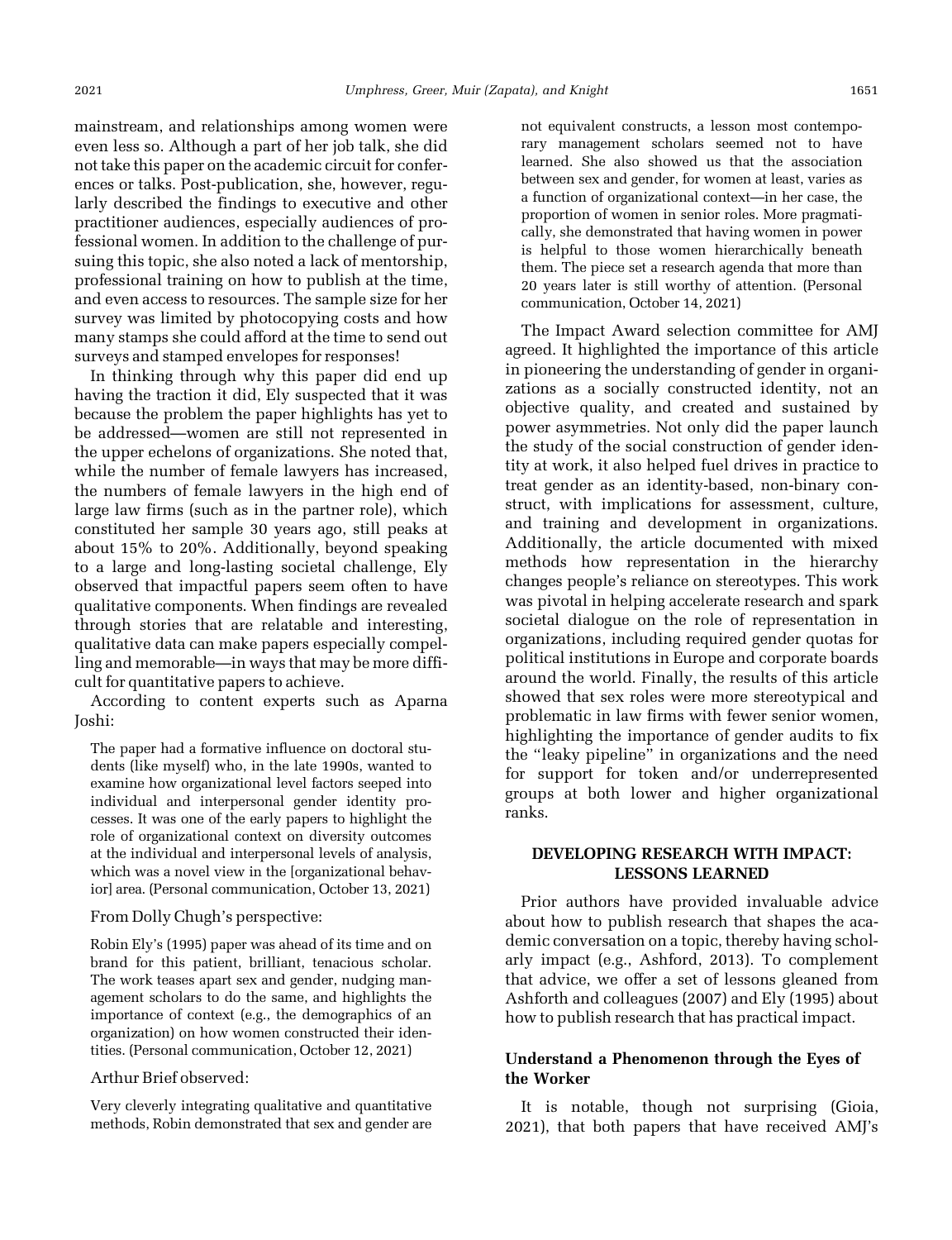Impact Award report the results of qualitative investigations. One methodological approach (e.g., qualitative or quantitative) or research area (e.g., micro vs. macro) is not inherently more impactful than another type. However, as Ely noted, qualitative methods supply researchers with the rich details that make it easier to clearly and vividly depict a phenomenon. This may be because qualitative methods require researchers to confront a phenomenon through the eyes of those who are living and experiencing it themselves. When using qualitative methods, researchers are quite literally face to face with the subject of investigation.

The lesson here is not to adopt and rely solely on qualitative methods when studying organizations. Rather, the lesson is to invest time and effort in understanding a phenomenon, ideally through the eyes of the people who directly experience or are impacted by it. This can take place at multiple phases of a research project. For instance, both author teams were inspired by their own experiences at work. In other words, they were their first subjects. Of course, one need not experience something directly to understand it deeply. Consider, for example, a researcher interested in studying the emergence of "entrepreneurial ecosystems" using large-scale, archival data. In the early stages of the project, spending time in conversation with entrepreneurs about how they choose where to locate their firms or what kind of support and resources they most value can contextualize and make concrete an archival data source. In the later stages of the project, the researcher might draft a clear and concise explanation of key findings. This memo, then, can be the basis of further conversations with entrepreneurs, investors, policy makers, and government leaders. Active engagement with individuals, groups, and organizations who have experienced and were impacted by the phenomenon makes it such that research is more likely to influence practitioners and society (e.g., [Responsible](#page-5-0) [Research in Business & Management, 2017](#page-5-0)). Circling back and asking how they would interpret the findings, what is most important about the findings, and whether the researcher should ask other questions can tighten the link between theoretical contribution and practical importance. By taking these kinds of steps, a researcher—even one who has relied solely on quantitative methods in a publication—can elevate the real-world relevance and value of management scholarship (see also [Ich](#page-5-0)[niowski & Shaw, 2013](#page-5-0)).

### Approach—Don't Avoid—Studying Overlooked People and Organizations

These two papers have had, and will continue to have, significant practical impact because they illuminated the unique work experiences of people who were or are overlooked and underrepresented by management theory and research. The occupations that Ashforth and colleagues (2007) sampled in their empirical work—including exterminators, morticians, and abortion clinic staff—are not the kinds of occupations that are the focus of case discussions in a typical MBA classroom. The kinds of people that [Ely \(1995\)](#page-5-0) sampled in her empirical work women—are also (embarrassingly) rarely the focus of case discussions in a typical MBA classroom ([Symons & Ibarra, 2014](#page-5-0)). Much like they have been omitted from the management classroom, so too have the experiences of dirty workers and women been poorly represented within management theory and research. Management theory and research can never have true relevance if it fails to speak to the full range of people who are engaged in work. By shining a spotlight on the unique experiences of marginalized and/or overlooked people, the Impact Award winners pulled management as a field closer to the vibrant and diverse "real world" that it seeks to understand. And yet the award winners mentioned that embracing the "real-world"—and deviating from studying the kinds of workers who have traditionally been the focus of research—entailed risk.

#### **CONCLUSIONS**

More than two decades ago, environmental scientist [Lubchenco \(1998](#page-5-0): 491) challenged publicly funded researchers to re-envision their contract with society and "devote their energies and talents to the most pressing problems of the day, in proportion to their importance." This mandate has only increased in importance in the years since, including the importance for research in management to help understand and address societal and organizational problems. Although it can be challenging to predict how any one paper might impact future scholarship, as scholars, we must attempt to predict how our findings might be used by others. Doing work that is relevant and important for society may not be captured by traditional objective metrics, and, at times, requires "exhaustive and effective" public discourse about the ethical ramifications of science while acknowledging and confronting difficult societal, financial, and political trade-offs ("Genome Editing," 2017: 625; see also Scheufele, Hoffman, Neeley, & Reid,